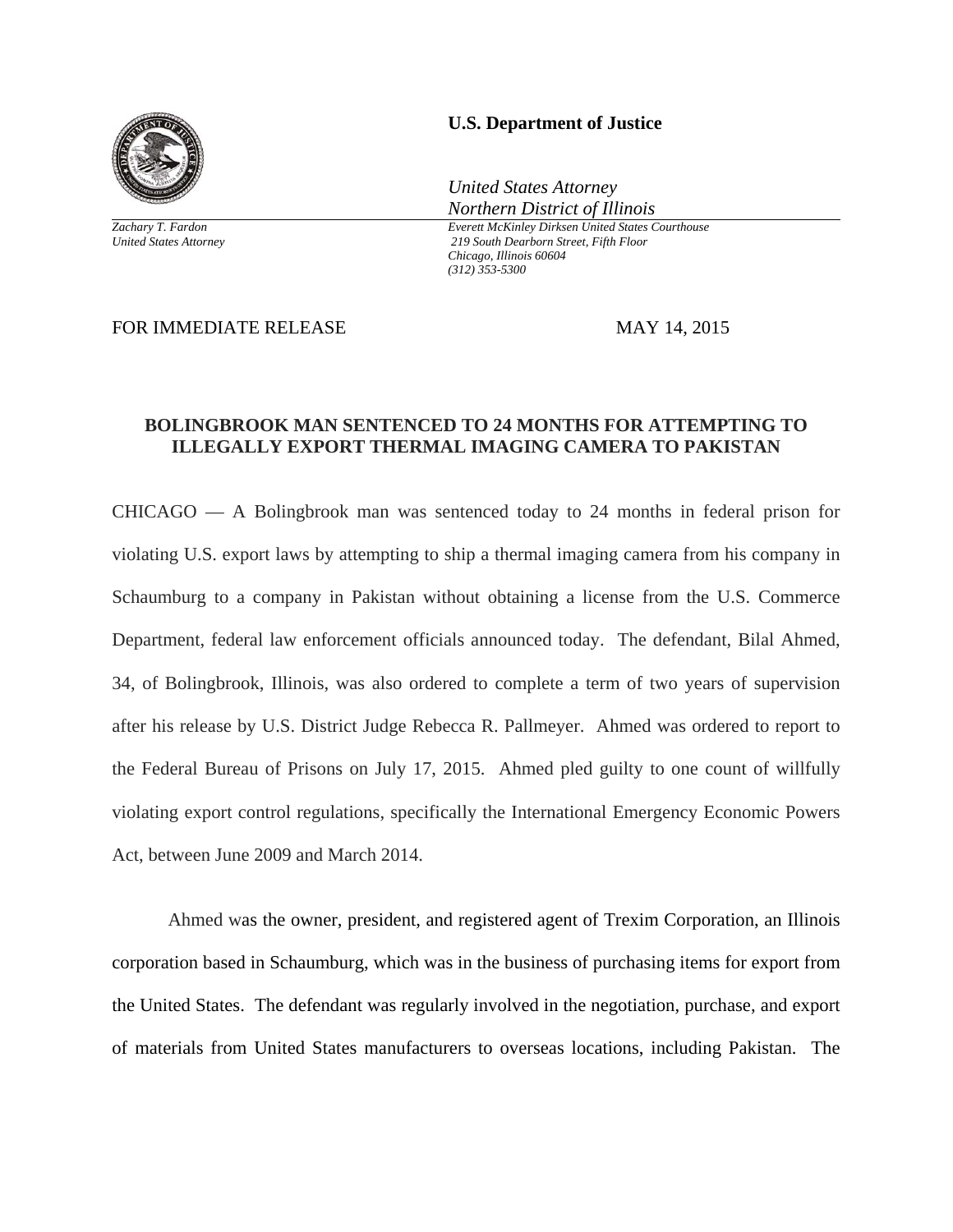defendant received orders for goods from Pakistani entities, including Pakistan's Space and Upper Atmosphere Research Commission, also known as SUPARCO, and then purchased and exported those items to the Pakistani entities, including to SUPARCO. Ahmed knew that the export of goods, particularly the export of goods designated as "dual use" items, was controlled in some instances by the Department of State and the Department of Commerce and was aware that certain items required a license issued from either the Department of State or the Department of Commerce in order to be exported from the United States.

The items exported by Ahmed included, among other things, a FLIR HRC-U thermal imaging camera, carbon fiber to make "bullet proof-vests," and microwave laminate, all to Pakistan. Each of those items was on a Commerce Department list of controlled export goods for reasons of national security and regional stability. A license was required to ship the items to Pakistan. The defendant exported and attempted to export those items to Pakistan without ever having applied for such a license.

"For a period of at least four years, defendant made it his business to export items from the United States to overseas locations, without obtaining the necessary licenses and approvals when required. In fact, based just on the purchase orders recovered from defendant's computer at the time of his arrest, purchase orders reflected the export of approximately 203 items from the United States to Pakistan," stated Assistant U.S. Attorney Bethany Biesenthal in the government's sentencing memorandum.

The sentence was announced by Zachary T. Fardon, United States Attorney for the Northern District of Illinois; Robert J. Holley, Special Agent-in-Charge of the Chicago Office of the Federal Bureau of Investigation, and Edward Holland, Supervisory Special Agent of the U.S.